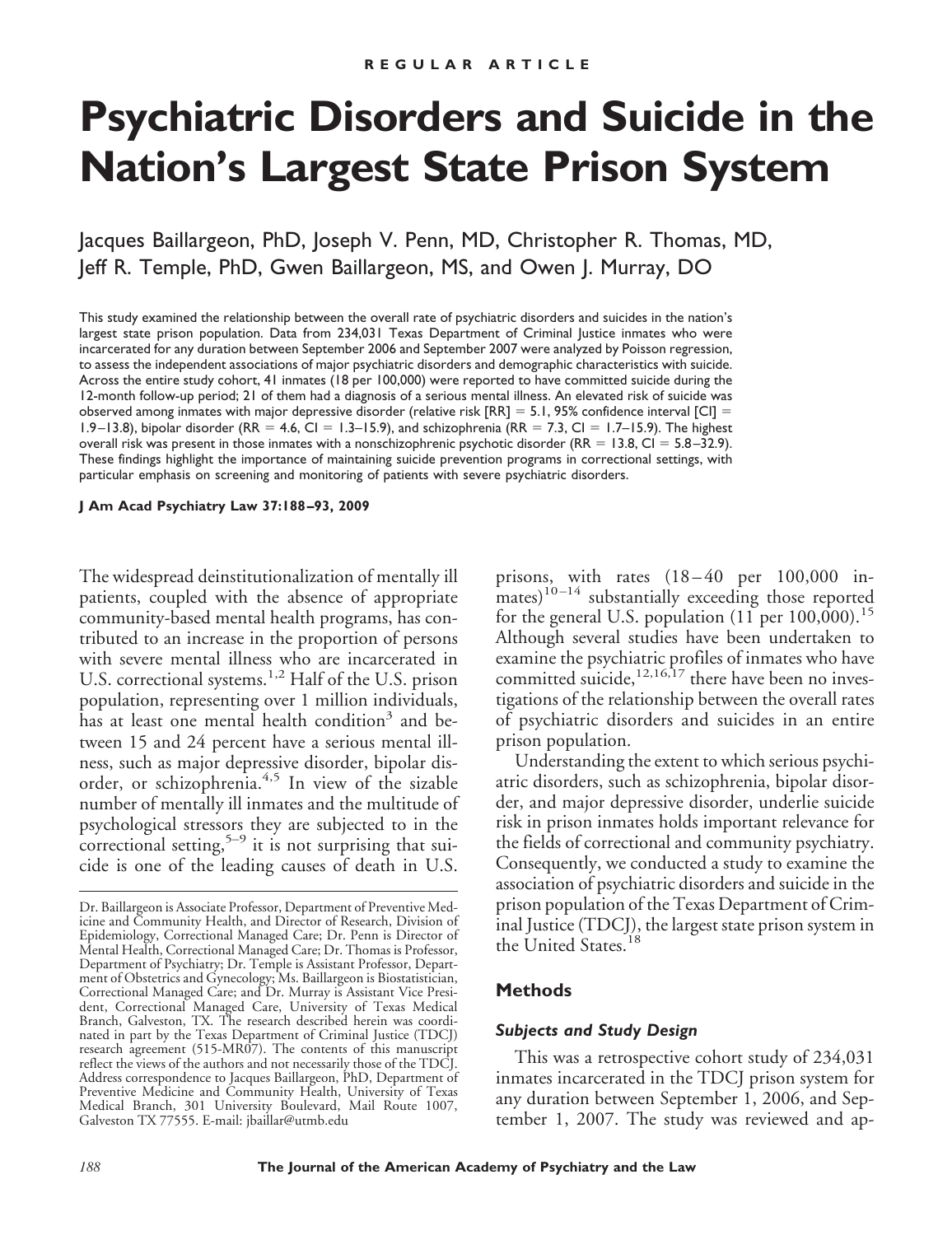|                                         | Major Depressive Disorder | Bipolar Disorder | Schizophrenia    | Nonschizophrenic<br>Psychotic Disorder |
|-----------------------------------------|---------------------------|------------------|------------------|----------------------------------------|
| Entire cohort ( $n = 234,031$ )         | $4.2(4.1 - 4.3)$          | $2.6(2.5-2.7)$   | $1.4(1.4-1.5)$   | $2.4(2.3-2.5)$                         |
| Sex                                     |                           |                  |                  |                                        |
| Male $(n = 210,501)$                    | $3.5(3.4-3.6)$            | $2.3(2.2-2.4)$   | $1.5(1.4-1.5)$   | $2.4(2.3-2.5)$                         |
| Female ( $n = 23,530$ )                 | $10.3(9.9 - 10.7)$        | $5.7(5.4-6.0)$   | $0.9(0.7-1.0)$   | $2.2(2.0-2.4)$                         |
| Race/ethnicity                          |                           |                  |                  |                                        |
| Non-Hispanic Caucasian ( $n = 79,106$ ) | $6.3(6.2-6.5)$            | $5.4(5.2 - 5.5)$ | $1.0(0.9-1.1)$   | $2.3(2.2 - 2.4)$                       |
| African American ( $n = 85,294$ )       | $2.6(2.5-2.7)$            | $1.1(1.0-1.2)$   | $0.8(0.7-0.9)$   | $1.5(1.4-1.6)$                         |
| Hispanic Caucasian ( $n = 69,001$ )     | $3.6(3.4-3.7)$            | $1.3(1.2 - 1.4)$ | $2.3(2.2 - 2.4)$ | $3.1(3.0-3.2)$                         |
| Age (years)                             |                           |                  |                  |                                        |
| $16-29$ (n = 74,773)                    | $3.2(3.1 - 3.4)$          | $2.3(2.2 - 2.4)$ | $0.7(0.6-0.7)$   | $1.6(1.5-1.7)$                         |
| $30-49$ (n = 128,242)                   | $4.7(4.6-4.8)$            | $3.0(2.9-3.1)$   | $1.6(1.5-1.7)$   | $2.8(2.7-2.9)$                         |
| $\geq$ 50 ( <i>n</i> = 31,013)          | $4.5(4.2 - 4.7)$          | $1.9(1.8-2.1)$   | $2.3(2.1-2.4)$   | $2.7(2.5-2.9)$                         |
|                                         |                           |                  |                  |                                        |

Table 1 Prevalence of Psychiatric Disorders in TDCJ Inmates, September 1, 2006 to September 1, 2007

Data are expressed as the percentage of the entire group (CI).

proved by the University of Texas Medical Branch Institutional Review Board. All TDCJ inmates undergo medical and psychiatric examinations during the intake process. The evaluation lasts approximately 60 minutes and consists of a detailed medical history, a mental health screening, a comprehensive physical examination, and laboratory tests that include a rapid plasma reagin and a Mantoux tuberculin skin test. Medical diagnoses are made by physicians, physician assistants, or nurse practitioners at the time of each inmate's initial evaluation and/or subsequent medical encounters and are classified according to the International Classification of Diseases (ICD-10) coding system.

The study was designed to compare the prevalence of suicide among inmates with any of four types of major psychiatric illness: major depressive disorder, bipolar disorder, schizophrenia, and nonschizophrenic psychotic disorders. Nonschizophrenic psychotic disorders included schizoaffective disorders, delusional disorders, substance-induced psychosis, and psychotic disorder not otherwise specified. The mental health screening at the time of the intake evaluation was conducted in a uniform fashion across all prison sites by mental health nurses or mental health paraprofessionals. This screening consists of a standardized diagnostic interview and includes assessment of the following: displayed symptoms of psychiatric disease, history of mental health treatment, current suicidal ideation, prior suicidal gestures, display of unusual behavior, affective distress, and unusual criminal offense. The purpose of the intake screening is to determine whether an offender should be referred for a formal mental health evaluation. If a referral is made, the evaluation is conducted by Master's-level mental health professionals and follows a standardized structure. A diagnosis of a psychiatric disorder established during this evaluation is based on Diagnostic and Statistical Manual of Mental Disorders, Fourth Edition, Text Revision  $(DSM-IV-TR)^{19}$  guidelines and is recorded in the inmate's electronic medical record. All inmates who require psychotropic medication or are currently taking such medication are subsequently referred to a staff psychiatrist. All medical and demographic data are maintained in a system-wide electronic medical record that is routinely updated to ensure that the information reflects the inmates' current health status. All suicides were identified by referring to the TDCJ mortality database (classified using ICD-10 codes) and subsequently confirmed in a separate database maintained by the TDCJ Division of Mental Health.

## *Statistical Analysis*

All statistical analyses were performed with the GENMOD procedure in SAS version 8 (SAS Institute, Cary, NC). Poisson regression analysis was used to examine differences in suicide prevalence across the subgroups and to calculate adjusted relative risk (RR) and corresponding 95 percent confidence interval (CI). Poisson regression analyses adjust for skewed distributions and are thus favored when studying relatively rare events. After exponentiation, the regression coefficients were interpreted in terms of relative rates.

## **Results**

The prevalence of psychiatric disorders varied substantially according to demographic characteristics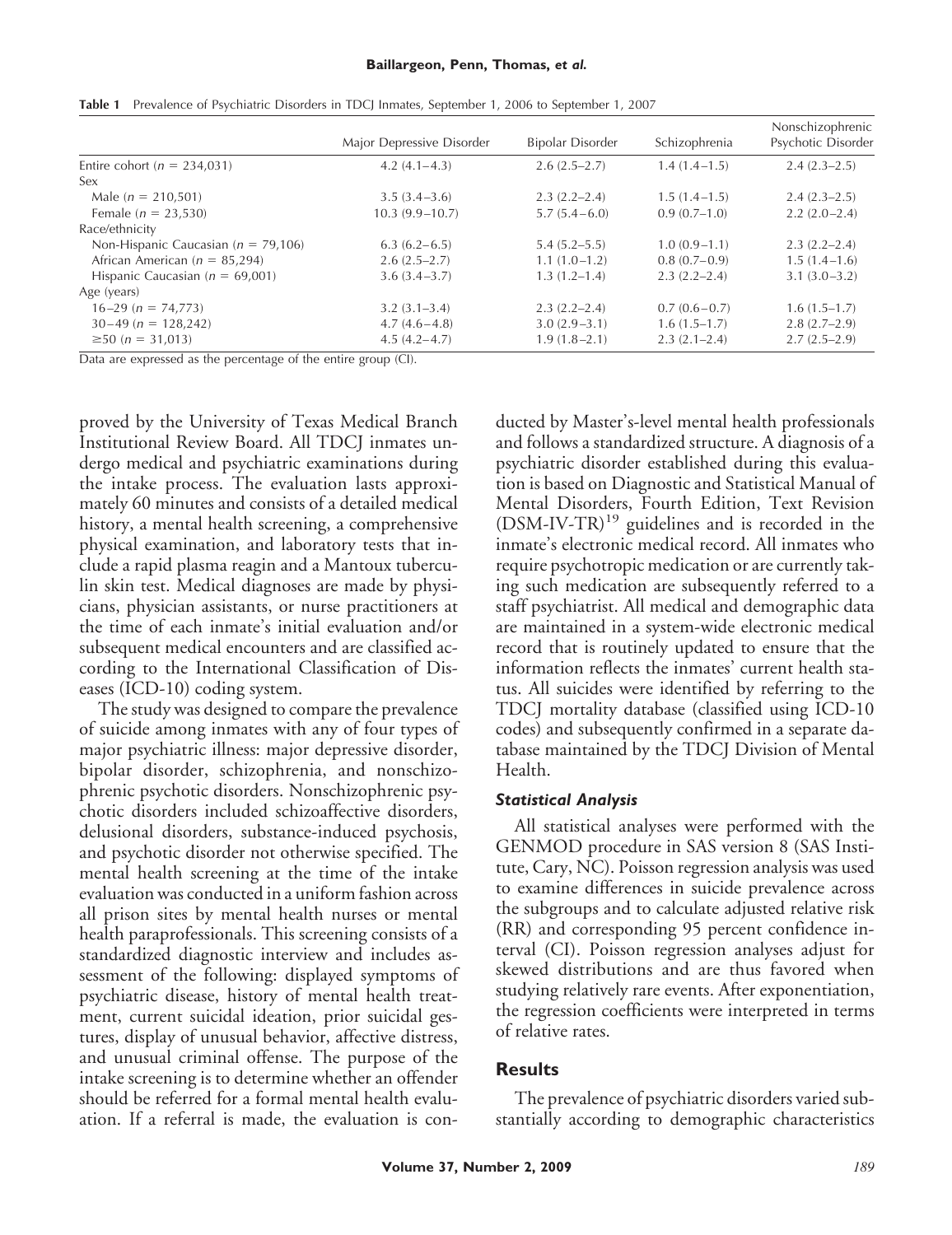(Table 1). Major depressive disorder, present in 4.2 percent of the entire study population, was more prevalent among females (10.3%) than males (3.5%), among non-Hispanic Caucasians (6.3%) than Hispanic Caucasians (2.6%) and African Americans (3.6%), and among inmates aged 30 to 49 years  $(4.7\%)$  and  $\geq$  50 years (4.5%) than those aged 16 to 29 years (3.2%). Bipolar disorder, present in 2.6 percent of the study population, was more prevalent among females (5.7%) than males (2.3%), among non-Hispanic Caucasians (5.4%) than Hispanic Caucasians (1.1%) and African Americans (1.3%), and, among inmates aged 30 to 49 years (3.0%) than those aged 16 to 29 years (2.3%) and  $\geq 50$  years of age (1.9%). Schizophrenia exhibited an overall prevalence of 1.4 percent in the Texas prison system and was more prevalent among males (1.5%) than females (0.9%) and among African Americans (2.3%) than Hispanic Caucasians (0.8%) or non-Hispanic Caucasians (1.0%). The prevalence of schizophrenia increased in a stepwise fashion according to age  $(16–29 \text{ years: } 0.7\%; 30–49 \text{ years: } 1.6\%; \text{ and } \geq 50$ years: 2.3%). Nonschizophrenic psychotic disorders were present in 2.4 percent of inmates and were more prevalent among African Americans (3.1%) than Hispanics (1.5%) or non-Hispanic Caucasians (2.3%), and among inmates aged 30 to 49 years  $(2.8\%)$  and  $\geq$  50 years (2.7%) than those aged 16 to 29 years (1.6%).

Among the entire study cohort, 41 inmates (18 per 100,000) were reported to have committed suicide during the 12-month follow-up period. Suicide prevalence is reported according to demographic characteristics and presence or absence of the four major psychiatric disease categories in Table 2. Overall, the prevalence of suicide was higher among males (19 per 100,000) than females (0 per 100,000), higher among non-Hispanic Caucasians (21 per 100,000) and Hispanic Caucasians (22 per 100,000) than African Americans (10 per 100,000), and higher among inmates aged 30 to 49 years (23 per 100,000) than inmates aged 18 to 29 years (12 per 100,000) or  $\geq 50$  years (10 per 100,000). As expected, the prevalence of suicide among inmates in each of the four psychiatric disorder groups was substantially higher than that in the overall prison population (major depressive disorder: 61 per 100,000; bipolar disorder: 49 per 100,000; schizophrenia: 91 per 100,000; nonschizophrenic psychotic disorders: 144 per 100,000).

**Table 2** Prevalence of Suicide Among TDCJ Inmates, September 1, 2006 to September 31, 2007

|                                          | $n/100,000$ (CI) | Adjusted RR (CI)   |
|------------------------------------------|------------------|--------------------|
| Entire cohort ( $n = 234,031$ )          | $18(13-24)$      |                    |
| Sex                                      |                  |                    |
| Male ( $n = 210,501$ )                   | $19(14-26)$      | (Undefined)        |
| Female ( $n = 23,530$ )                  | 0 (undefined)    | (Undefined)        |
| Race/ethnicity                           |                  |                    |
| Non-Hispanic Caucasian<br>$(n = 79,106)$ | $21(13-34)$      | 1.0 (referent)     |
| African American<br>$(n = 85,294)$       | $10(6-20)$       | $0.4(0.5-0.9)$     |
| Hispanic Caucasian<br>$(n = 69,001)$     | $22(13-36)$      | $0.8(0.4-1.7)$     |
| Age (years)                              |                  |                    |
| $18-29$ (n = 74,773)                     | $12(6-23)$       | 1.0 (referent)     |
| $30-49$ (n = 128,242)                    | $23(16-32)$      | $0.9(0.5-1.8)$     |
| $≥50 (n = 31,013)$                       | $10(3-28)$       | $0.5(0.1-1.7)$     |
| Major depressive disorder                |                  |                    |
| No $(n) = 224,167$                       | $16(11-22)$      | 1.0 (referent)     |
| Yes ( $n = 9,868$ )                      | $61(28-133)$     | $5.1(1.9-13.8)$    |
| Bipolar disorder                         |                  |                    |
| No ( $n = 227,879$ )                     | $17(12-23)$      | 1.0 (referent)     |
| Yes ( $n = 6,156$ )                      | 49 (17-143)      | $4.6(1.3 - 15.9)$  |
| Schizophrenia                            |                  |                    |
| No $(n = 230,730)$                       | $16(12-23)$      | 1.0 (referent)     |
| Yes $(n = 3,305)$                        | $91(31 - 267)$   | $7.3(1.7-31.5)$    |
| Nonschizophrenic psychotic<br>disorders  |                  |                    |
| No $(n = 228,476)$                       | $14(10-20)$      | 1.0 (referent)     |
| Yes ( $n = 5,559$ )                      | 144 (73-284)     | $13.8(5.8 - 32.9)$ |

Poisson regression was used to calculate adjusted odds ratios, to assess whether these associations persisted after simultaneous adjustment for all of the study covariates. Of the demographic factors examined, several associations emerged. African Americans had a reduced risk of suicide ( $RR = 0.4$ ,  $CI =$ 0.5– 0.9) in comparison to the reference group (non-Hispanic Caucasians). None of the three age groups exhibited a statistically significant association with the risk of suicide, and sex was undefined. (No female inmates committed suicide during the study period.) Inmates in each of the four psychiatric disorder subgroups exhibited elevated risks of suicide. Although statistically significant elevated risk ratios were observed among inmates with major depressive disorder (RR = 5.1, CI =  $1.9-13.8$ ), bipolar disorder (RR =  $4.6$ , CI = 1.3–15.9), and schizophrenia  $(RR = 7.3, CI = 1.7–31.5)$ , the highest overall risk of suicide was found among inmates with a nonschizophrenic psychotic disorder ( $RR = 13.8$ ,  $CI =$  $5.8 - 32.9$ .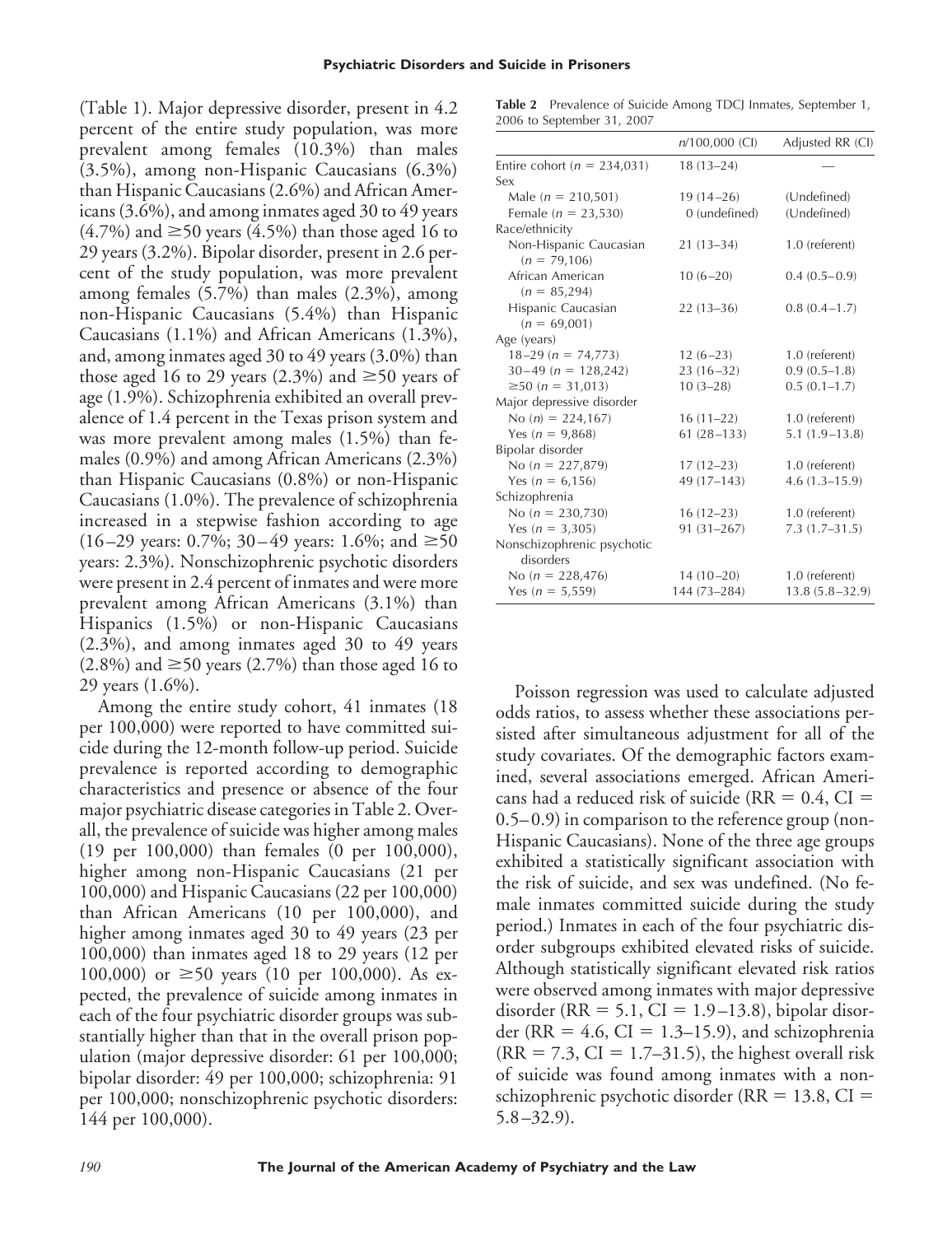# **Discussion**

The overall prevalence of suicide in our cohort of Texas prisoners (18 per 100,000) was higher than that reported for the general U.S. population (11 per  $100,000$ ,  $15$  and was consistent with the low end of the range reported in previous studies of prison populations  $(18-40 \text{ per } 100,000 \text{ inmates})$ .<sup>10-14</sup> In terms of demographic factors, the prevalence of suicide in the TDCJ population was reduced among African Americans and elevated among males. Both of these findings are consistent with studies of the general U.S. population $15,20$ and other prison populations.<sup>16,17,21</sup> The factors underlying racial and ethnic differences in suicide risk are unknown.<sup>20</sup> Some investigators have speculated that the elevated rate of suicide among males, persistent across multiple geographic locations and cultures, may be related to males' comparatively higher rates of aggressive behavior and alcoholism, both of which are independent risk factors for suicide.<sup>20,22</sup>

Our finding that inmates with diagnoses of each of the four types of psychiatric disorders exhibited a strikingly elevated risk of suicide is generally consistent with other studies that have reported elevated rates of mental health problems among inmates who commit suicide.<sup>12,16,17</sup> However, because these earlier studies focused exclusively on numerator data (i.e., inmates who committed suicide), it was not possible for investigators to determine whether the rate of psychiatric disorders among inmates who commit suicide exceeds the rate among the entire inmate population. To the best of our knowledge, this is the first study to examine the association of psychiatric disorders and completed suicide in an entire state prison population.

In a study of 25 suicides that occurred in the Texas prison system in 1996 to 1997, He *et al.*<sup>16</sup> reported that 44 percent of the suicide victims had a psychotic disorder diagnosed while they were incarcerated, and 64 percent had a mood disorder; 24 percent had no history of a psychiatric disorder. In our study of the 41 Texas inmates who committed suicide within a one-year period, 22 percent had a psychotic disorder, 23 percent had a mood disorder, and 49 percent had no major psychiatric disorder. Comparing the results of these two studies is problematic, however, because of differences in study design and methods. Our investigation, which focused on population-based rates, was restricted to an analysis of four major categories of serious mental illness. In contrast, the previous study,<sup>16</sup> which focused exclusively on the characteristics of the inmates who committed suicide, included a description of a much broader range of psychiatric disorders (e.g., anxiety, impulse control, and personality disorders).

It is unclear why inmates with nonschizophrenic psychotic disorders had a higher risk of suicide than inmates in any of the other three subgroups, particularly those with mood disorders. General population-based studies have consistently reported that persons with major depressive disorder and bipolar disorders have a considerably higher risk of suicide than do persons with other psychiatric disorders.<sup>22,23</sup> It is possible that inmates classified as having nonschizophrenic psychotic disorders were misdiagnosed and possibly were suffering from depressive disorder not otherwise specified or major depressive disorder with psychotic features (i.e., psychotic depression), both of which are associated with an increased risk of suicide.<sup>24,25</sup> It is also possible, albeit unlikely, that the prison staff were more aware of the increased suicide risk associated with depression and schizophrenia and thus were more proactive in initiating suicide prevention measures for inmates with these disorders.

It is noteworthy that 20 (49%) of the 41 inmates who committed suicide did not have a diagnosis of any of the four classes of severe psychiatric disorders under study. There is a broad consensus within the psychiatric community that suicide is a complication of psychiatric illness. Three studies have reported that approximately 90 percent of suicide victims had a psychiatric disorder at the time of the suicide.<sup>20,26,27</sup> While the Texas prison system provides rigorous mental health screening, it is possible that some inmates who committed suicide had a psychiatric disorder that was not diagnosed. It is important that future investigations examine whether this finding persists in populations in other states.

A major objective of this study was to describe the distribution of psychiatric disorders that contribute to suicide among prison inmates. Our findings indicate that Texas prison inmates have rates of psychiatric disorders that are higher than those in the general U.S. population, but comparable to those in other prison populations. The Epidemiologic Catchment Area study,<sup>28</sup> conducted in the 1980s, estimated the prevalence of psychiatric disorders in the general U.S. population. Compared with these estimates (major depressive disorder, 2.7%; bipolar dis-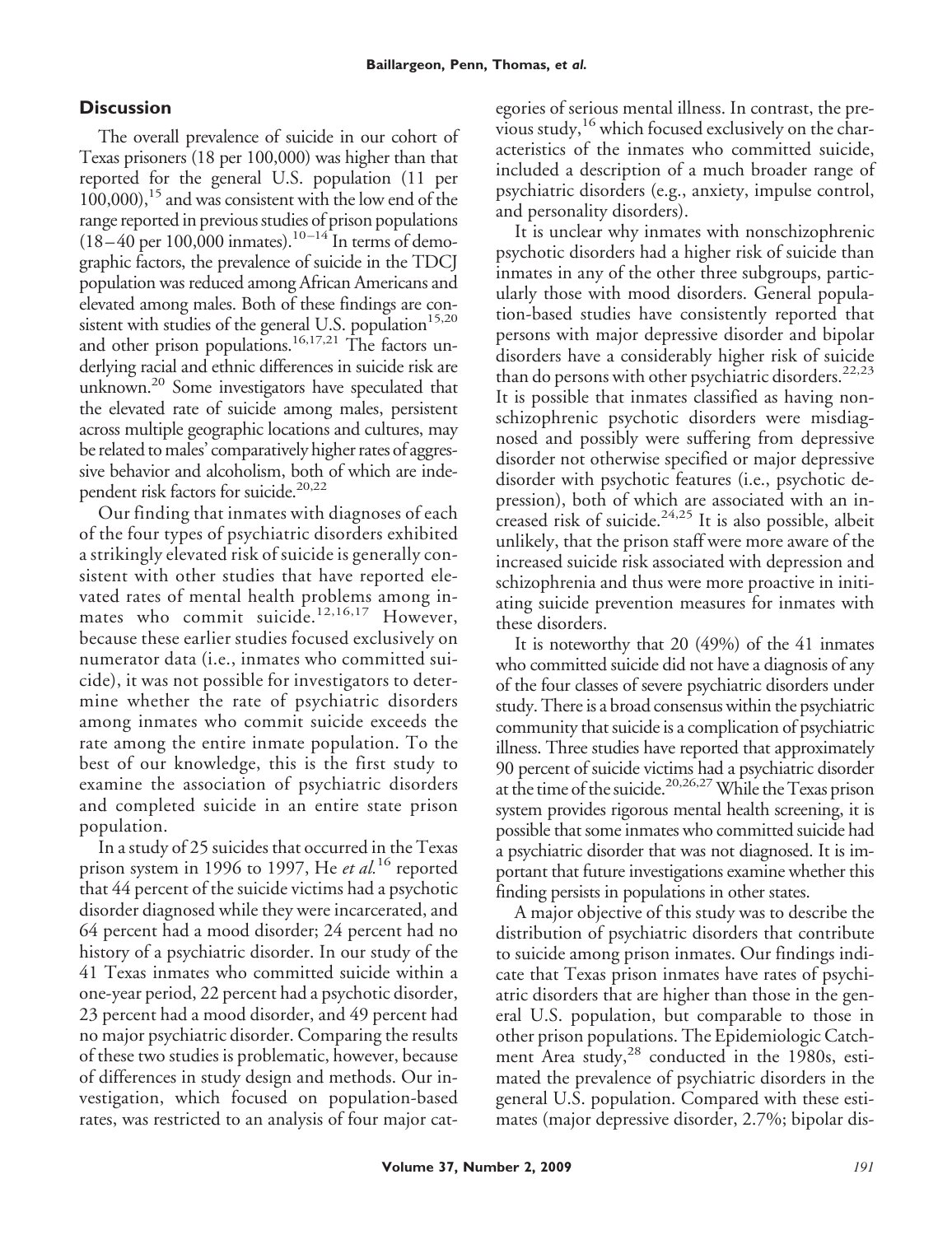order, 0.7%; schizophrenia, 1.0%), most of the psychiatric disorders in our study cohort were substantially elevated, even after adjustment for the high proportion of males in the prison population. The rates of schizophrenia (1.4%) and major depressive disorder (4.2%) observed in our cohort were within the range of estimates reported in other incarcerated populations (schizophrenia, 0.8%–3.0%; major depressive disorder, 3.5%–9.2%), but the rate of bipolar disorder (2.6%) was somewhat higher than that reported in previous prison studies  $(0.7\% - 2.1\%)$ .<sup>4,5,7,29</sup> However, it is difficult to draw direct comparisons from study to study because previous studies may have evaluated populations with different distributions of sex, race, and substance abuse and may have employed different assessment methods.

Several limitations of the present study should be noted. First, as with all prison studies, comparisons to population-based samples should be interpreted cautiously, given that prison populations are not representative of the general population (e.g., disproportionate representation of males, younger individuals, and racial/ethnic minorities). Second, because relatively less severe psychiatric disorders such as anxiety disorders and Axis II disorders are not rigorously evaluated in the TDCJ, either at the inmate's initial screening or during subsequent medical encounters, we restricted our study to four broad categories of severe psychiatric disorders. In addition, information about a prisoner's history of substance abuse is maintained in a separate, confidential TDCJ database that was not available for analysis. Consequently, our ability to assess the extent to which either less severe psychiatric conditions or substance use disorders contributed, either independently or comorbidly, to suicides was limited. Third, our findings are highly dependent on the reliability and validity of the screening measures, the diagnoses of mental health professionals, and the accuracy of data entry into the electronic medical record. Although TDCJ has standardized mental health screening policies that are universally applied during the intake process, as well standardized and validated data entry procedures, it is likely that some inmates were misclassified or misdiagnosed and that some data were entered incorrectly. Fourth, it is possible that the high rate of incarceration in Texas<sup>30</sup> relative to that in other states, limits the generalizability of our findings to other prison systems.

It should also be noted that a direct comparison of our investigation's findings with study results focusing on other populations, such as jails or noncorrectional settings, may be limited due to variability in the underlying person-time structure of each population. The TDCJ, like all U.S. prison systems, is characterized by a high degree of population turnover. Therefore, the most precise way to account for such instability would be to measure the amount of time each inmate was observed during the study period. Unfortunately, we were unable to calculate a person-time denominator because the dates of diagnosis of mental illness, suicide, incarceration, and release were unavailable for a substantial proportion of our study population. In a comparison of the results of investigations that are unable to account for the person-time contribution of each subject, the stability of each cohort must be considered. For example, relative to the present investigation, a study of jail detainees may have a higher degree of population movement, whereas a population-based study would be likely to have considerably less.

Despite these limitations, this study is the first to examine variation in the rate of suicide according to psychiatric diagnosis within an entire state prison population. Because this investigation was carried out in the nation's largest state prison system, these findings have a high degree of statistical power. The high prevalence of psychiatric disorders and suicide holds important implications for both correctional and community psychiatry. In particular, these results highlight the need to explore the development of alternative facilities for inmates with severe psychiatric disorders. Ideally, such facilities would provide a more appropriate clinical environment for inmates suffering from severe mental illness, including expanded opportunities for treatment, and monitoring.<sup>14,31</sup> Given that the number of inmates who commit suicide represents an exceedingly small proportion of the overall prison population, it is difficult, particularly in the short term, to determine whether such interventions would effectively reduce the number of prison suicides. Nevertheless, because most prison inmates are incarcerated for less than three years,<sup>32</sup> long-term effects of such programs would extend far beyond prison walls and yield more directly observable outcomes. Most notably, inmates with psychiatric disorders who are appropriately screened and managed during incarceration will be more likely to seek treatment and adhere to clinical